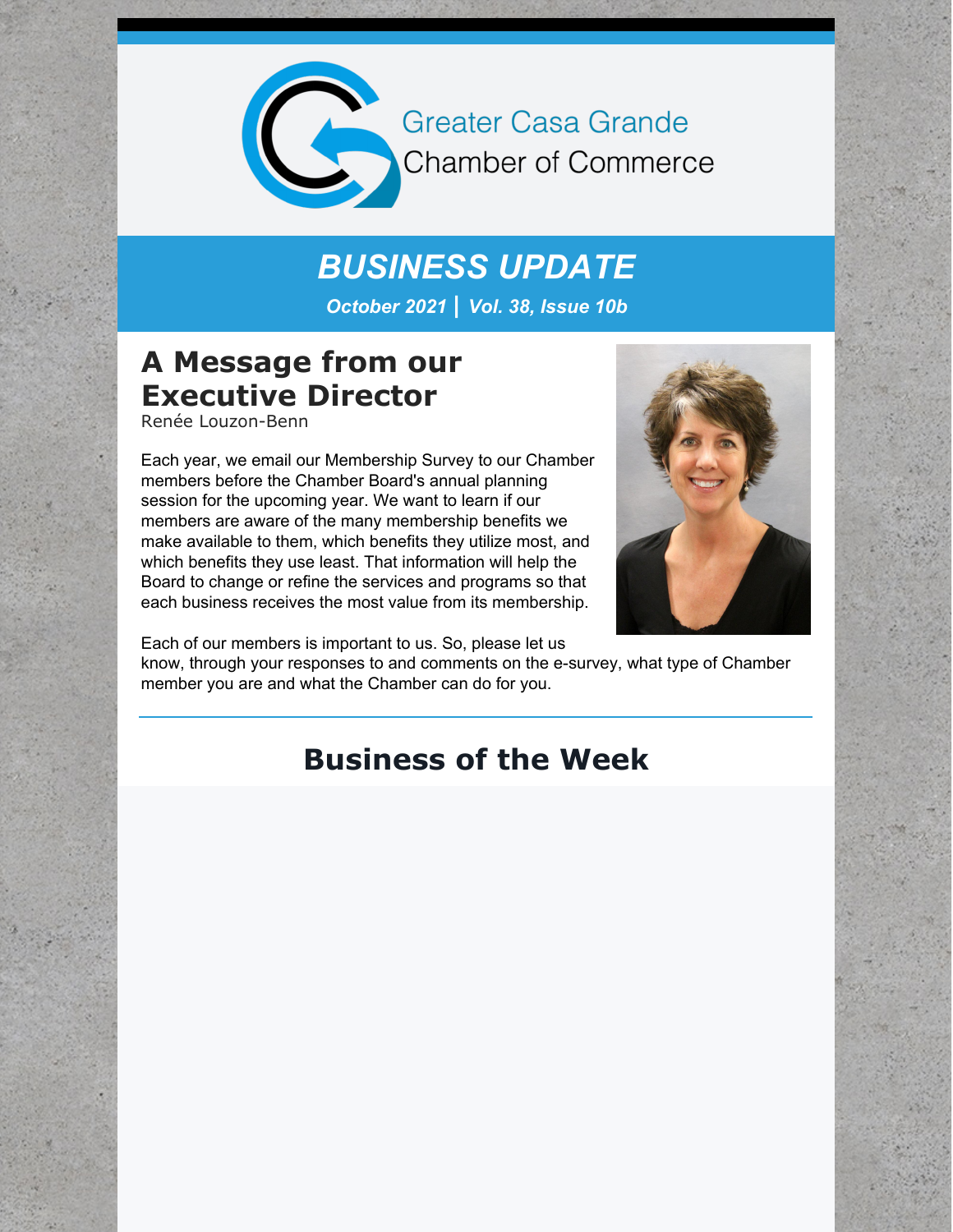

Congratulations to Business of the Week,**Little Barrel Antiques & Collectible,** an absolute gem in Casa Grande. Owners Donna and Jimmie Kerr have been running this specialty shop for more than 24 years, offering patrons the opportunity to enjoy the wave of nostalgia immediately present. When you step inside, it's like a step into the past, making you feel like you are time-traveling. They have hundreds of antique items including old sports memorabilia, clocks, jewelry, clothing and so much more. So stop by Little Barrel Antiques & Collectibles, located at **507 E. [Florence](https://www.google.com/maps/search/507+E.+Florence+Blvd?entry=gmail&source=g) Blvd**. (across from City Hall), talk to Donna and Jimmie about the history of Casa Grande and tell them the Greater Casa Grande Chamber of Commerce sent you.

Take advantage of these

## **October Events**

Build your Business Network

### **[Business](https://cca.casagrandechamber.org/EvtListing.aspx?dbid2=AZCAGR&evtid=21217&class=E) After Hours Hours Mixer**

Wednesday, October 27, 5:15pm - 7:00pm

#### **[Caywood](https://caywoodfarms.com/) Farms**

841 E. Highway 287

~New Member Plaque Presentations~  $\sim$ Win a Minute at the Mic - 50/50 CA\$H Drawing $\sim$ 

#### **Register online [HERE](https://cca.casagrandechamber.org/webforms/RepLogin.aspx?dbid2=AZCAGR&logintype=EVT&evtid=21228)**

No charge for Chamber member representatives to attend!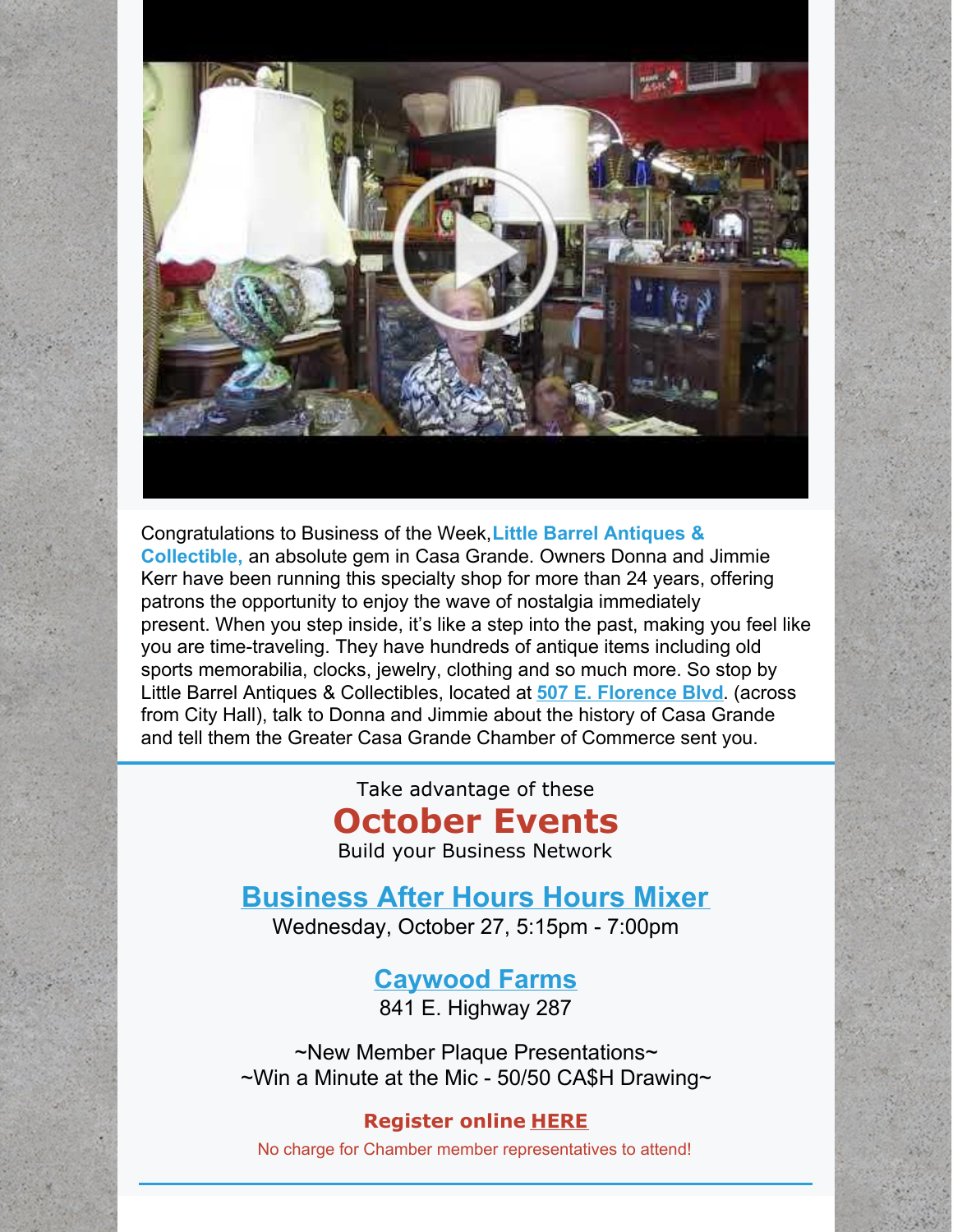## **Annual Fall Golf Tournament**

**Friday, November 5, 2021**

8:00am Shotgun Start



11 Mission Parkway South, Casa Grande, AZ 85194

## **[Register](https://r20.rs6.net/tn.jsp?f=001W_T9CwCWKwrCaFGFhJg_DXmxSh8MLkZt27GPk4xx8wA0uClqwDmZWU2dCm2JNoqPvTXi2XkypWaD067LLFBdSr1vVDuan07KoE52VW03wJh9PKHQXCU5FbJ9FLSK15RZl2CPOYopOS4zy1M1L7u3pe-ugU1g06-W3jQ80Im2NPlF0_7gvRireePPuvflWyE3JCBsgMX8M7ujgpxDlK9VYkMX1PvZsdUVZgJWvhPSSpg=&c=NvpLQcf94LmIB1VCK4S1D1uOieDvLh2Tjam-4XogxLl-s78uSbU4tw==&ch=Bnvn0izs4wjtF2XmV7UNpHCWFiqT8jss_DKJrXedvWzuMPfvD-Pj0A==) Online HERE for Golf and Sponsorships!**

**\* Registration is no longer conducted via email or phone \***

Instead utilize our convenient online registration and payment feature for members only! View the full Chamber Events Calendar any time at **[www.casagrandechamber.org](https://r20.rs6.net/tn.jsp?f=001W_T9CwCWKwrCaFGFhJg_DXmxSh8MLkZt27GPk4xx8wA0uClqwDmZWeqB1_khuTehhQR9cHYQw4j_jF7NI_OB58DeW081QA6AacUDVeBT3YRAdx20zr4PHAUwsY3_tbu9i8HByVYe2SRbYgW3iooC1cX-74v0_TRt&c=NvpLQcf94LmIB1VCK4S1D1uOieDvLh2Tjam-4XogxLl-s78uSbU4tw==&ch=Bnvn0izs4wjtF2XmV7UNpHCWFiqT8jss_DKJrXedvWzuMPfvD-Pj0A==)**

**\_\_\_\_\_\_\_\_\_\_\_\_\_\_\_\_\_\_\_\_\_\_\_\_\_\_\_\_\_**

## **GOLF: \$100/person or \$380/foursome**

Includes 18 holes of golf, cart, swag bag, drink tickets, and buffet lunch. On-Course and Fun Hole opportunities! Awards/Prize Ceremony! **Hole in One Opportunity – Win a 2021 Can-Am Maverick Max x3 XRS Turbo RR**

#### **\*\* [Additional](https://files.constantcontact.com/8c5f2f7b701/001ce6a9-bbe4-43f9-b1d2-fc2012aca900.pdf) Team Packages starting at \$480 \*\***

**Packages include valuable, time and money-saving options including:** EXTRA Drink Tickets Tickets for Prize Drawings and 50/50 Cash Drawing Mulligans and Toss-Ups for each player Team Buy-A-Drive Advantage Promotional Opportunities

## **SPONSORSHIP OPPORTUNITIES**

**\_\_\_\_\_\_\_\_\_\_\_\_\_\_\_\_\_\_\_\_\_\_\_\_\_\_\_\_\_**

View full details after setting up your Representative Account on our **[website](https://r20.rs6.net/tn.jsp?f=001W_T9CwCWKwrCaFGFhJg_DXmxSh8MLkZt27GPk4xx8wA0uClqwDmZWeqB1_khuTehhQR9cHYQw4j_jF7NI_OB58DeW081QA6AacUDVeBT3YRAdx20zr4PHAUwsY3_tbu9i8HByVYe2SRbYgW3iooC1cX-74v0_TRt&c=NvpLQcf94LmIB1VCK4S1D1uOieDvLh2Tjam-4XogxLl-s78uSbU4tw==&ch=Bnvn0izs4wjtF2XmV7UNpHCWFiqT8jss_DKJrXedvWzuMPfvD-Pj0A==)** Events tab – Chamber Calendar

> *19 th Hole Lunch Sponsor - Includes Golf Foursome - \$1000 NEW! Golf Cart Sponsor - \$750 (Exclusive) Drink Ticket Sponsor (2 Available) - \$250 each Business on the Tee Sponsor (Only 2 Remaining) - \$250 each On-Course Contest Sponsor (Only 4 Remaining) - \$75 each Tee Sponsor - \$100 Hat Sponsor (Exclusive) - Donate 150 branded Hats*

*Prize Sponsor – Donate a prize for our drawing (\$50 minimum value)*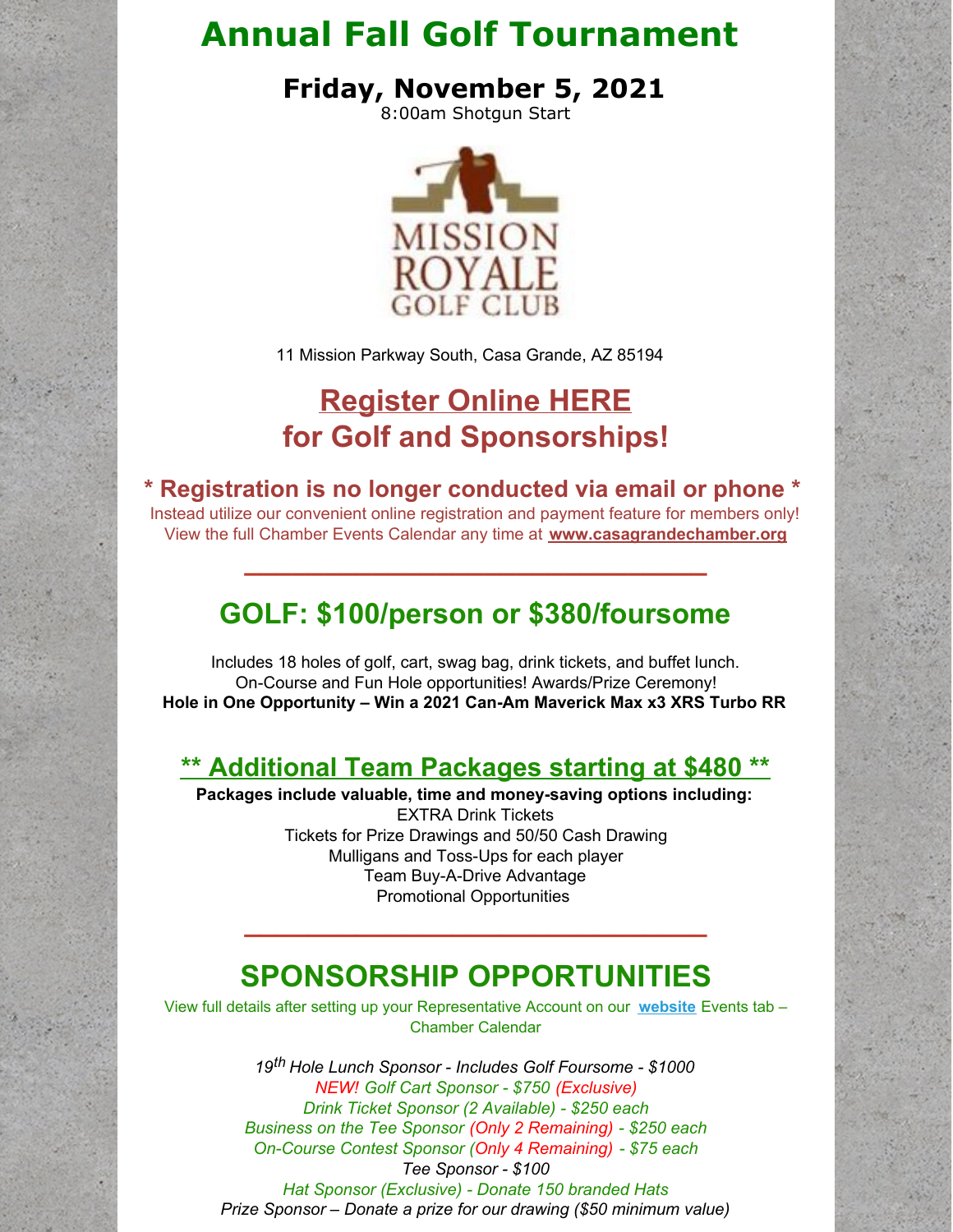*Swag Sponsor - Donate 150 branded items for Golfer Swag Bags*

**For more information or if you would like assistance setting up your login access to register for golf and/or a sponsorship, please contact the Chamber at 520-836-2125**

## **October Business Before Hours**

It was a good morning to meet for the October 8 Business Before Hours, hosted by **Alluvion [Communications](https://www.alluvion.net/)** at Eva's Fine Mexican Food, 665 N. Pinal Avenue, Casa Grande.

Almost 30 attendees made contacts while enjoying tasty breakfast treats. Our thanks to the Alluvion Team, Duncan Wiston, Carmen Balwin-Ortega and Michael Hill, for hosting the event!

We were pleased to present Monica Staggs, **[Bowsers](http://www.bowserspetcare.com) Pet Care, LL**C, with a new Chamber member plaque.

[Congratulations](http://www.jwarrenfuneral.com) to □Minute at the Mic□ winners: Kristin Gramando, J. **Warren Funeral Services**; Terry Emig, **Valley Pump and Machine Works, Inc.**; Judy Kitching; Ian McMullan, **Arizona [Sonoran/Cactus](http://www.valleypumpandmachine.com/) Mine**; and Veronica Morton, **[Vantage](https://vantagewest.org/) West Credit Union**. Congratulations to the winners of the Alluvion prize drawings: Jackie Moore and Wiley Acheson, **Casa Grande [Dispatch/Kramer](https://arizonasonoran.com/projects/cactus-mine-project/overview/) Media**; and Ian McMullan, **Arizona Sonoran/Cactus Mine**.

[Congratulations](https://smcmoaa.org/) to Norm Poole, **Military Officers Association of America (MOAA)** for completing the trifecta and winning a minute at the MIC, an Alluvion drawing and our 50/50 drawing.

Business - Network – Community - Opportunity These are the Chamber's areas of focus...and also a great way to promote our member businesses and Casa Grande community.

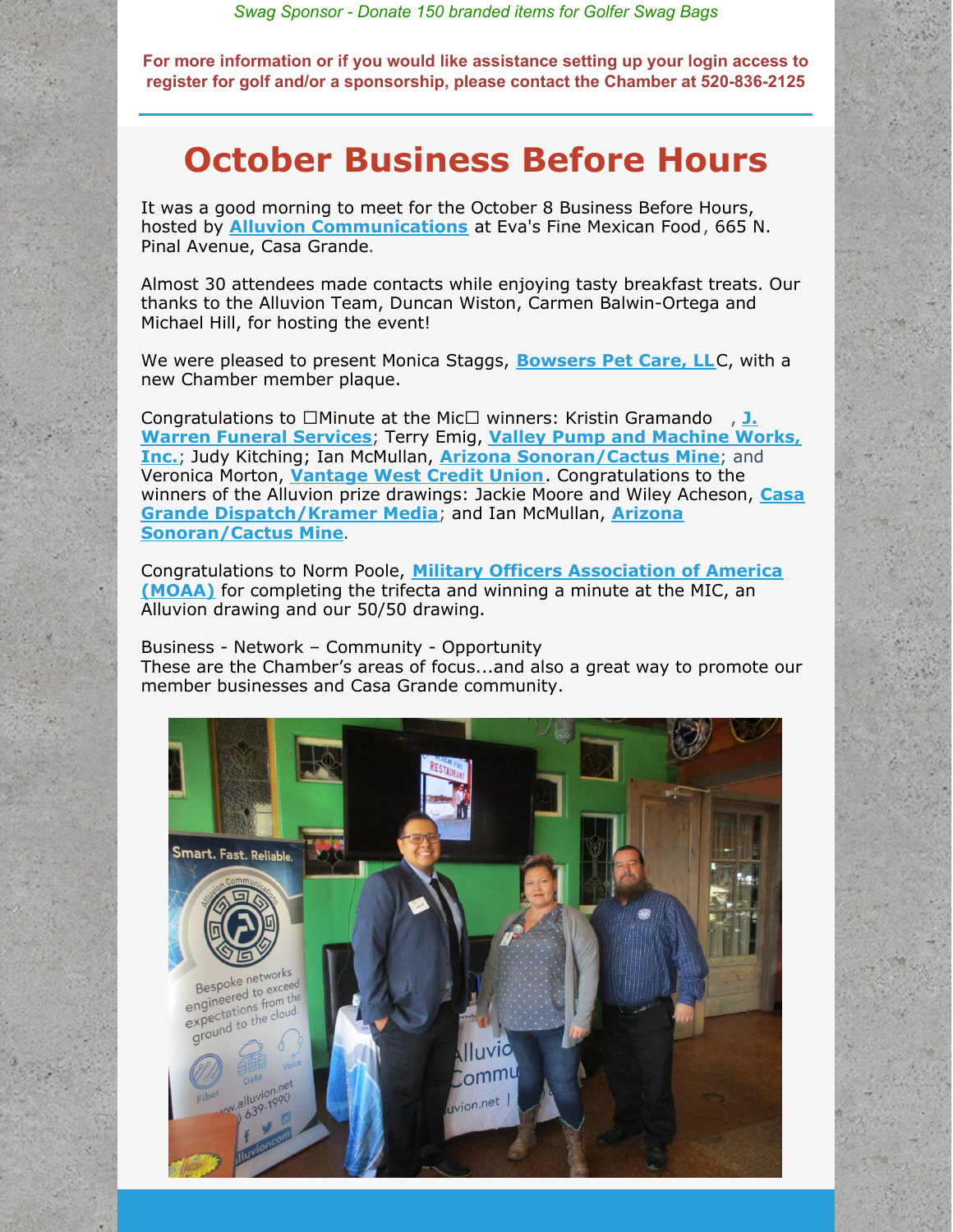### **CHAMBER RENEWALS**

**September 1 - 30, 2021**

**A great big THANK YOU to the following Chamber Members for renewing their memberships!**

- **[ACO,](http://www.acousa.com) Inc.**
- **[Against](http://www.against-abuse.org) Abuse, Inc.**
- **Al & Riley's Air [Conditioning](http://www.alandrileys.com) & Sheet Metal**
- **Allard [Collision](http://www.allardcollision.com)**
- **Anaya's Fresh Mexican [Restaurant](https://www.anayasrestaurant.online/)**
- **Andersen & [Sarnowski,](http://www.ascpacg.com) P.C.**
- **Arizona Army [National](http://www.nationalguard.com/Arizona) Guard**
- **AZ New [Horizon](http://www.aznewhorizonrealty.com) Realty**
- **[Baymont](http://www.wyndhamhotels.com/baymont) Inn & Suites**
- **BeDillon's [Restaurant](http://www.bedillonsrestaurant.com) & Cactus Garden**
- **Brutinel Plumbing & [Electrical,](http://www.brutinel.com) Inc.**
- **Bull [Moose](http://www.bullmoosetube.com) Tube**
- **[Cactus](http://www.cactusmine.com) Mine**
- **Casa [Grande](http://www.casagranderv.com) RV Sales**
- **CG [Auto](http://www.cgautoplex.com) Plex**
- **[Coldwell](http://www.roxsells.com) Banker ROX Realty**
- **Corazon [Behavioral](http://www.chaposcorazon.com) Health Services**
- **[Cottonwood](http://www.cottonwoodcrossingapts.com) Crossing Apartments**
- **Cox [Communications](http://www.cox.com/residential/home.html)**
- **D.R. Horton [Express](http://www.drhorton.com/phoenix) Homes**
- **David Rafeedie [Coaching](http://www.davidthecoach.com)**
- **DECA - Vista [Grande](http://www.cguhsd.org) High School**
- **Desert Sun Heating, Cooling & [Refrigeration](http://www.desertsunhvac.com)**
- **Dykstra [Machinery](http://www.dykstra-machinery.com)**
- **Elite Real [Estate](http://www.eliterealestatepros.com) Pros**
- **FloRight Pump & [Controls](http://www.florightpump.com)**
- **Golden Corridor Living [Magazine/Smart](http://www.roxmedia.net/) Shopper**
- **Hampton Inn - [Phoenix/Chandler](http://www.hampton.com)**
- **Helping [Associates,](http://helpingassociates.com) Inc.**
- **[HomeSmart](http://www.homesmartsuccess.com) Premier**
- **Horizon Health & [Wellness,](http://www.hhwaz.org) Inc.**
- **[Hospice](http://www.hov.org) of the Valley**
- **[Kiwanis](http://www.kiwaniscg.org) Club of Casa Grande**
- **[NextCare](http://www.nextcare.com/casa) Urgent Care**
- **The [Opportunity](http://www.theopportunitytree.org) Tree**
- **Pinal Gila [Community](http://www.pgccs.org) Child Services**
- **[Transitional](http://www.tlcrecoveryaz.com) Living Center Recovery**
- **United [Methodist](http://www.umccg.org) Church**
- **The [Windmill](http://www.thewindmillwinery.com) Winery**

#### **Membership Information**:

To learn more about benefits of membership contact Ken Saltzmann at the Chamber, 520-836-2125, email **[membership@casagrandechamber.org](mailto:membership@casagrandechamber.org)**. or visit the **Member [Benefits](https://casagrandechamber.org/member-benefits/)** page on our website.

## **Business Briefs**

The **Arizona [Commerce](http://r20.rs6.net/tn.jsp?f=001SkEbY6S5c_cQ3y1HIaOw0L8jlX9abf_pEcIRRHG4Yi9DmrL60O5qqbS0cIsAlwk8qt5PCLvUm1m7XDGV7FW-AV7fSfGUTj05S6WJYXcAH07nDPiO8eD3s42OpoRYpl-uFgPvFRr52ysAnWQiPnGB1Q==&c=40Rchfu24fH_FSH_SPfTMXFJfdwMX2fJ9RdcTJQdqdoM4_J4K6Yrog==&ch=_uiGZHVIP-vChPUTNtsEjpPTVZUaeuo3h9avpJB2DGRYFnfbn9Takw==) Authority** has announced the following webinars:

Thursday, October 14 | 9:00am | **End the Year Strong: Top 5 Tactics to end the Year in High Gear Learn more and [register](https://azcommerce.zoom.us/webinar/register/WN_4DEVtbJ1Q7KnPB0-nvyDnA) here**.

Tuesday, October 19 | 9:00am | **Low Budget & Guerilla Marketing Techniques Learn more and [register](https://azcommerce.zoom.us/webinar/register/WN_PGqV3q9MSwS9w0WAuTTFLA) here**.

**Academy [Mortgage](https://r20.rs6.net/tn.jsp?f=001EN734VFBR0ZW5182MWC7XiScX5aZXIf-MxpOOFzS8OCmPak4uUmITSCk2uuwvCgCaZQ5-UxEK2JWHVDQ7FoLA8w75id_Uix9KmBZtbQ0DCKuOtCFgVehmRzFKMpxezjoaTRoO2eFQIY9HUSXwrFTj6B8KaWTRlb7io4WYesFRMC853xjm-4Ool-BTCL_Js2ZOiU4tj0zLjsRYtFXiXaMtB8VUb3QYysi8mEwAsijzo8=&c=sxxBZ2Lc7UB6pzbS3jycbIGlNDXdj8D_ogD0TSkOZYu07N4pp-wobA==&ch=0d1p0Az7npJT63MUnmUPNO4hj_sy-7R6HjfThGZd2xJ3-FMa2cRIkA==) - Dawn Svoboda** invites you to learn more about mortgage qualification options for individuals without traditional credit history. Check out this flyer **qualifying for a mortgage with enough [nontraditional](https://files.constantcontact.com/8c5f2f7b701/cb873d79-7044-413f-80ac-855f594e5700.pdf) credit history**. Learn more, visit **their [website](https://r20.rs6.net/tn.jsp?f=001EN734VFBR0ZW5182MWC7XiScX5aZXIf-MxpOOFzS8OCmPak4uUmITb5NGfAeUMPhoOVntnf6pHVF1qOACoWlzyt1tZX0SsOYAMR8VVrNfitU1xvvM3eFnI6raup7cqe2vCNJQ3RFOH0f_Hy6Dx40upzLm_i02U_wv4AhoOs39yk=&c=sxxBZ2Lc7UB6pzbS3jycbIGlNDXdj8D_ogD0TSkOZYu07N4pp-wobA==&ch=0d1p0Az7npJT63MUnmUPNO4hj_sy-7R6HjfThGZd2xJ3-FMa2cRIkA==)** or call 520- 316-1341.

\_\_\_\_\_\_\_\_\_\_\_\_\_\_\_\_\_\_\_\_\_\_\_\_\_\_\_\_\_\_\_\_\_\_\_\_\_\_\_\_\_\_\_\_\_\_\_\_\_\_\_\_\_

 $\_$  , and the set of the set of the set of the set of the set of the set of the set of the set of the set of the set of the set of the set of the set of the set of the set of the set of the set of the set of the set of th